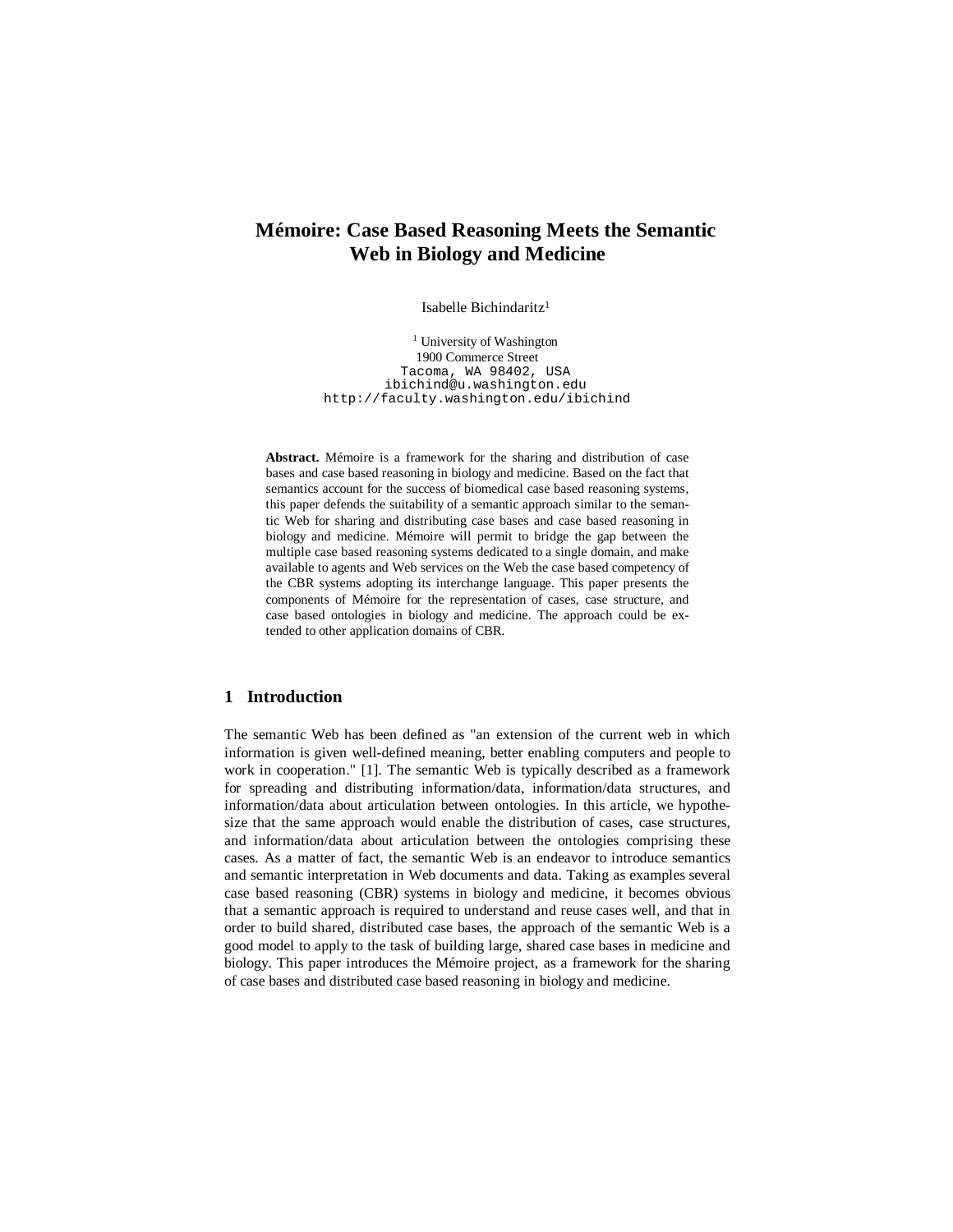In the second section, we will introduce the reader to the semantic Web, then to the semantic Web current work in biology and medicine. The fourth section explains how biomedical case based reasoning makes use of semantics. The fifth section presents the Mémoire system, which is essentially a framework for sharing case bases in biology and medicine. It is followed by a discussion and the conclusion.

# **2 Semantic Web**

The goal of the semantic Web spans beyond pure information retrieval purposes: "The Semantic Web is a vision: the idea of having data on the Web defined and linked in a way that it can be used by machines not just for display purposes, but for automation, integration and reuse of data across various applications" [6]. It is to reuse information and data available on the Web with all the word *reuse* can encompass. This implies reasoning from information and data on the Web, such as cases.

The semantic Web currently has three main components:

- **1. Information/data in HTML or better XML format.** XML is a common language to represent Web content, and using it facilitates integration of We documents from different sources, in particular via XSLT transformation language. Nevertheless, the meaning of the different tags across applications is not provided in XML, so that another layer needs to provide that semantic mapping.
- **2. Information/data structures in a semantic Web format such as RDF.** Resource Description Framework (RDF) [14] provides this mapping between different XML or database schemas. Information in RDF can be simply merged from different Web sources and queried as though they came from a single source. RDF permits to describe not only the data, but rules to interpret the data.
- 3. **Information/data about articulation between ontologies.** Extensions of RDF such as RDF-schema, or Web ontology language, such as DAML [7] and OWL [13], permit to represent ontologies of terms (thesauri) and concepts in hierarchies expressing how these terms relate to one another.



**DAML** and the "Semantic Web"

**Fig. 1.** DAML and the Semantic Web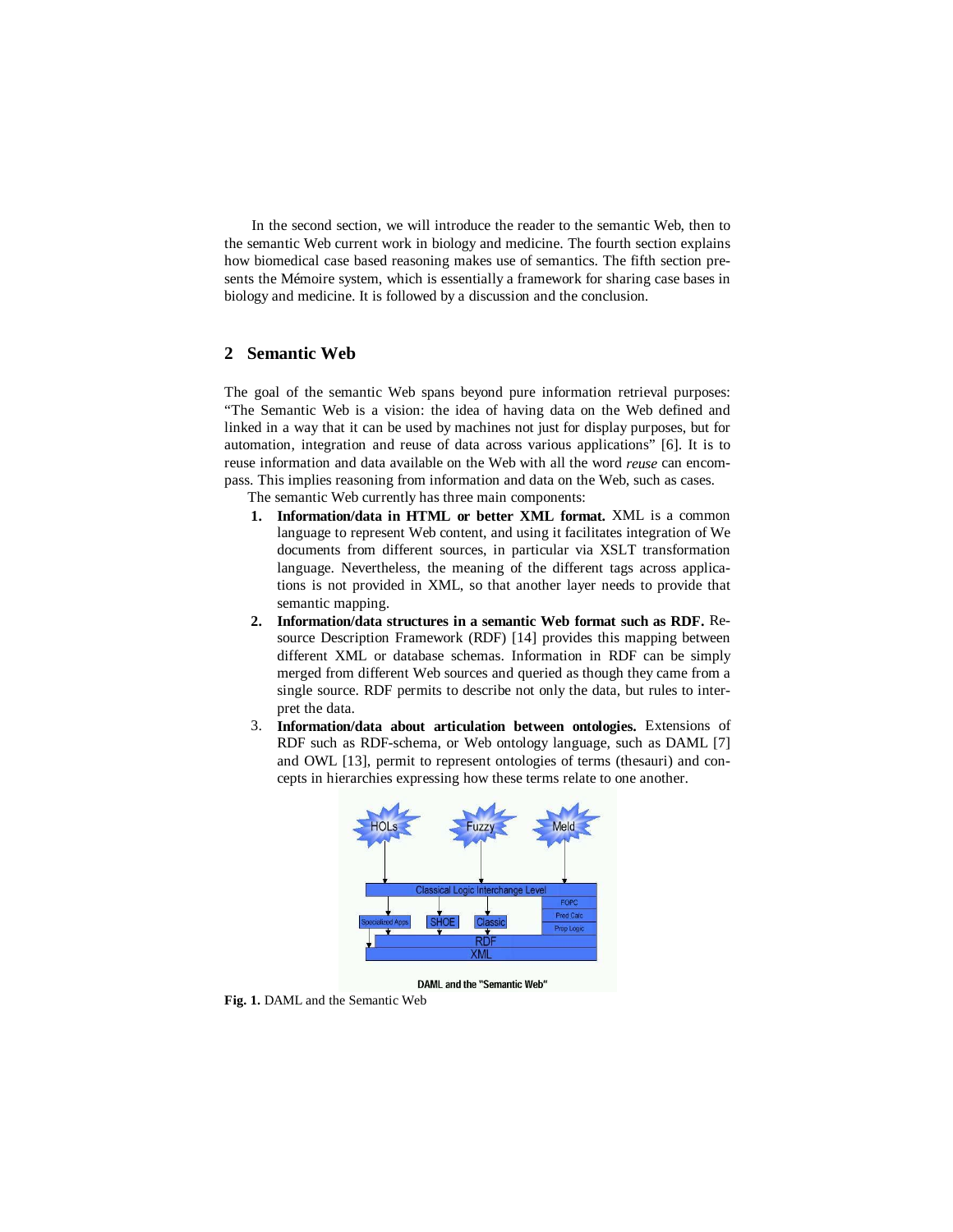Semantic Web framework enables so called Web services and agents to get information/data from different sources, interpret and integrate them seamlessly. Thus the goal is to foster the development of intelligent applications that can handle and reason from distributed data and information on the Web. A Web service is a server application available to users on the Web, often being other Web services, to accept a query in a semantic Web language, and to return results in the same language. Examples of Web services to integrate for company A might be: Purchasing parts from a vendor company B, Shipping from a large freight company C, and Providing space availability from the different plants in company A. Integrating these three Web services together will permit to answer a question such as a salesman in company A entering an order, and the orchestration of the other services providing the solution as the supply chain at work [11], and a complete delivery plan to the right plants of company A.

Ultimate ambition of the Semantic Web as a framework enabling software agents to interrogate, interoperate, and dynamically discover information and knowledge resources requires the explicit representation of the semantics associated to these resources. Examples of semantics are explanations about what this resource information/data/knowledge is *about*, and what it is *for* [9]. Specific languages and technologies have been developed for that purpose of representing and reasoning at a semantic level, such as first RDF [14], then DAML+OIL [7], and now OWL [13]. A Unique Resource Identifier (URI) identifies each concept/resource on the Web.

DAML (see Fig.1 and Table 1) and other XML/RDF-type systems such as a draft standard of the Joint Intelligence Virtual Architecture (JIVA) and topic maps promise to keep a record and capture semantic information better than is currently possible using Natural Language Processing (NLP) systems. DAML language has risen as a dominant ontology language for capturing distributed domain knowledge. DAML-OIL has been officially submitted to he World Wide Web Consortium (W3) in 2001, and accepted as a standard in 2002 under the name OWL, then as recommendation for Web Ontology Language on February 10th, 2004.

|  |  |  |  |  | Table 1. Index of all DAML language elements |
|--|--|--|--|--|----------------------------------------------|
|--|--|--|--|--|----------------------------------------------|

| Cardinality                    | hasClass                 | Range                     |
|--------------------------------|--------------------------|---------------------------|
| <b>Class</b>                   | hasValue                 | Restriction               |
| Complement Of                  | <i>imports</i>           | sameClassAs               |
| Datatype                       | intersectionOf           | sameIndividualAs          |
| <b>DatatypeProperty</b>        | inverseOf                | samePropertyAs            |
| DatatypeRestriction            | <b>ObjectClass</b>       | subClassOf                |
| Datatype value                 | <b>ObjectProperty</b>    | subPropertyOf             |
| <b>DifferentIndividualFrom</b> | <b>ObjectRestriction</b> | toClass                   |
| DisjointUnionOf                | oneOf                    | <b>TransitiveProperty</b> |
| <b>DisjointWith</b>            | onProperty               | UnambigousProperty        |
| Domain                         | Ontology                 | unionOf                   |
| EquivalentTo                   | Property                 | <b>UniqueProperty</b>     |
|                                |                          |                           |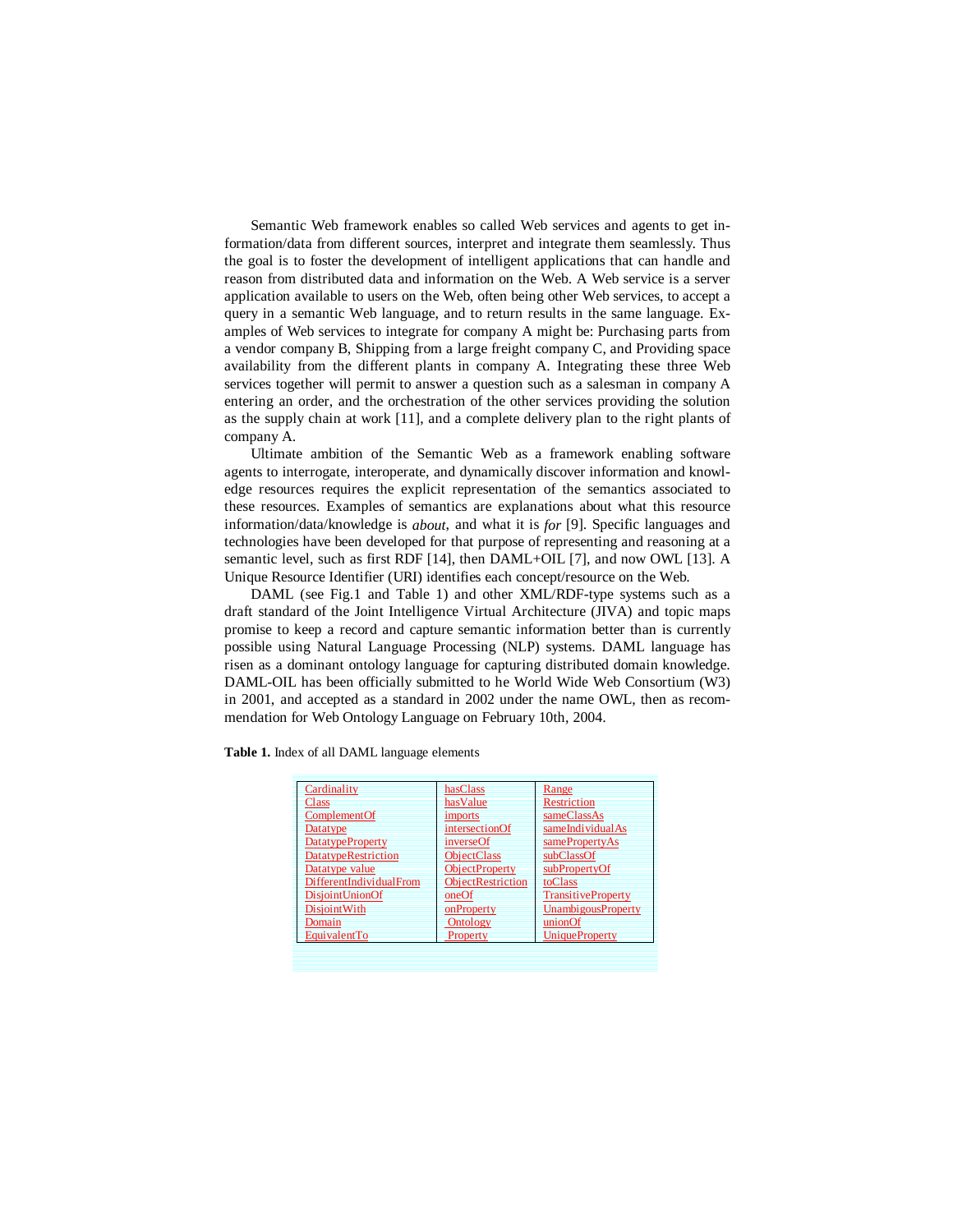Many efforts in different communities, mostly in connection with artificial intelligence, have chosen DAML and OWL to represent their ontologies and semantic networks, for example in medicine in biology.

# **3 Semantic Web in Biology and Medicine**

Since building semantic systems is a very ambitious task, we focus in this article on case bases and case based reasoning in biology and medicine, which is already a consequent domain. Another characteristic of this domain is that it is well studied and formalized, as is presented in this section, such that it is not acceptable in this domain to ignore past efforts in standardization, as is acceptable in most other application domains. Indeed biomedical informatics is now a well-established academic discipline, better equipped than most others to transition into the semantic Web.



**Fig. 2.** Emerging Reference Terminologies in Biomedicine [16]

The advantage of biomedicine is that it has several standard terminologies to build on (see Fig. 2) [16]:

- o Terminology servers, such as National Cancer Institute's Enterprise Vocabulary Server (EVS).
- o GCPRMedications reference terminology defining for each drug its chemical structure class, mechanism of action, and therapeutic use.
- o Mouse Models of Human Cancer Consortium (MMHCC) from the National Cancer Institute (NCI) describing detailed diagnostic terminologies for eight organ sites in mice, as a model for same sites in humans.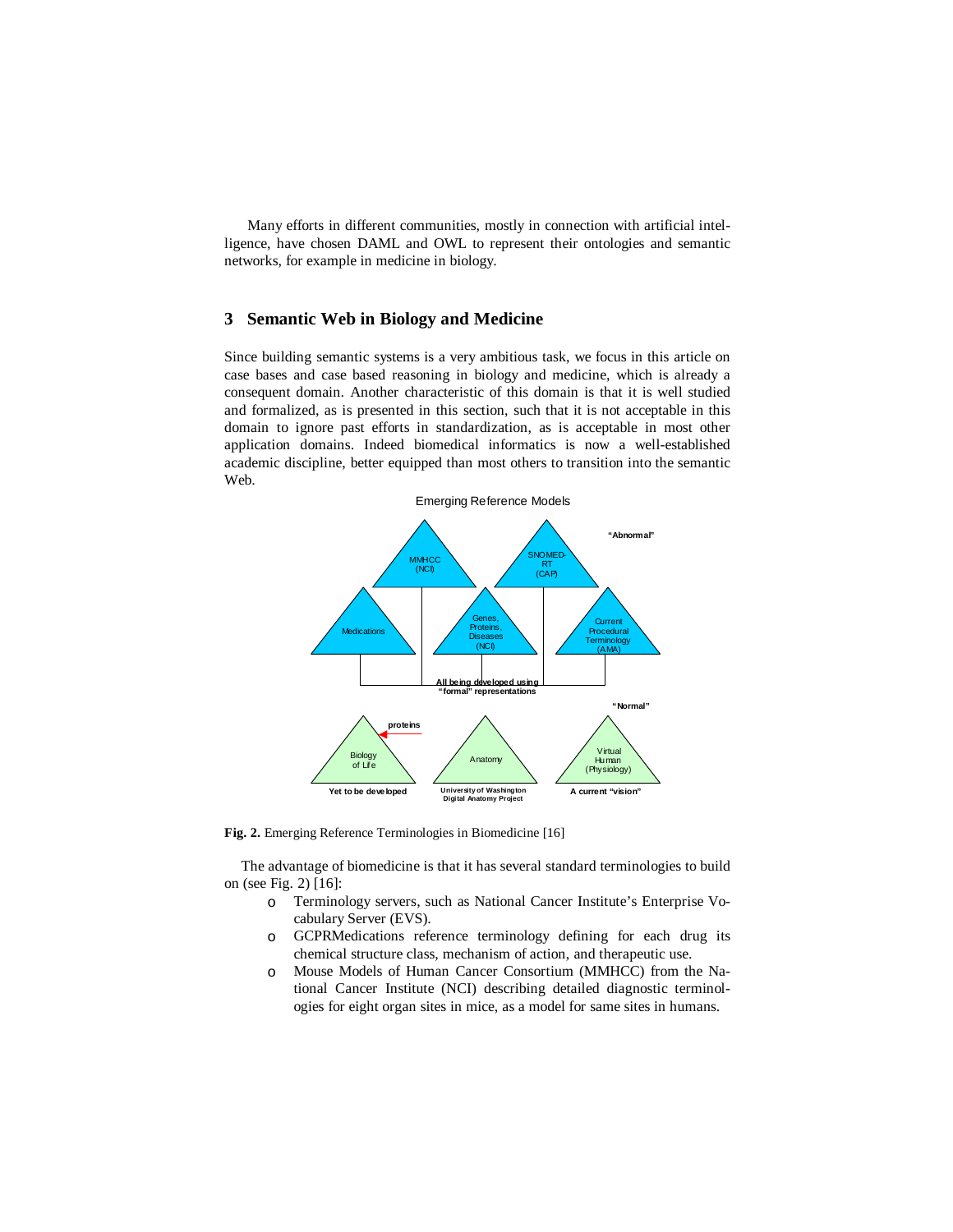- o Genes, proteins, diseases from NCI modeling 250 genes associated with cancer.
- o Systematic Nomenclature of Medicine (SNOMED) from the College of American Pathologists (CAP), describing accepted terms of most diseases, symptoms, medications, and organisms.
- o Current Procedural Terminology (CPT) 5 from the American Medical Association (AMA) for procedure codes.

A common characteristic of these projects is that they use a Description-Logic based representation [16]. Other reference terminologies are being developed for vertebrate anatomy, and human physiology.

Thus the effort of developing an ontology for biomedicine is well underway, and there are even efforts for the sharing of terminologies across subdomains. For example, HL7 [12] is a proposed standard for exchanging semantic messages in healthcare, and builds on the terminologies presented above. Another effort is the Unified Medical Language System (UMLS) [17] of the National Library of Medicine (NLM) that comprises a metathesaurus for bridging the gap between different terminologies, describing medical concepts with a unique identifier, similar to the semantic Web URI, their synonyms in different classifications and common usage, and a semantic network organizing these concepts through 54 relationships.



**Fig. 3.** A portion of the UMLS semantic network [17]

Nevertheless, the integration of these biomedical ontologies in the semantic Web is still to be performed, by adopting OWL as a representation language, or writing OWL mappings of UMLS, HL7, and others. [5] uses the semantic Web for querying multiple bioinformatics data sources, and [15] for connecting several distributed ontologies.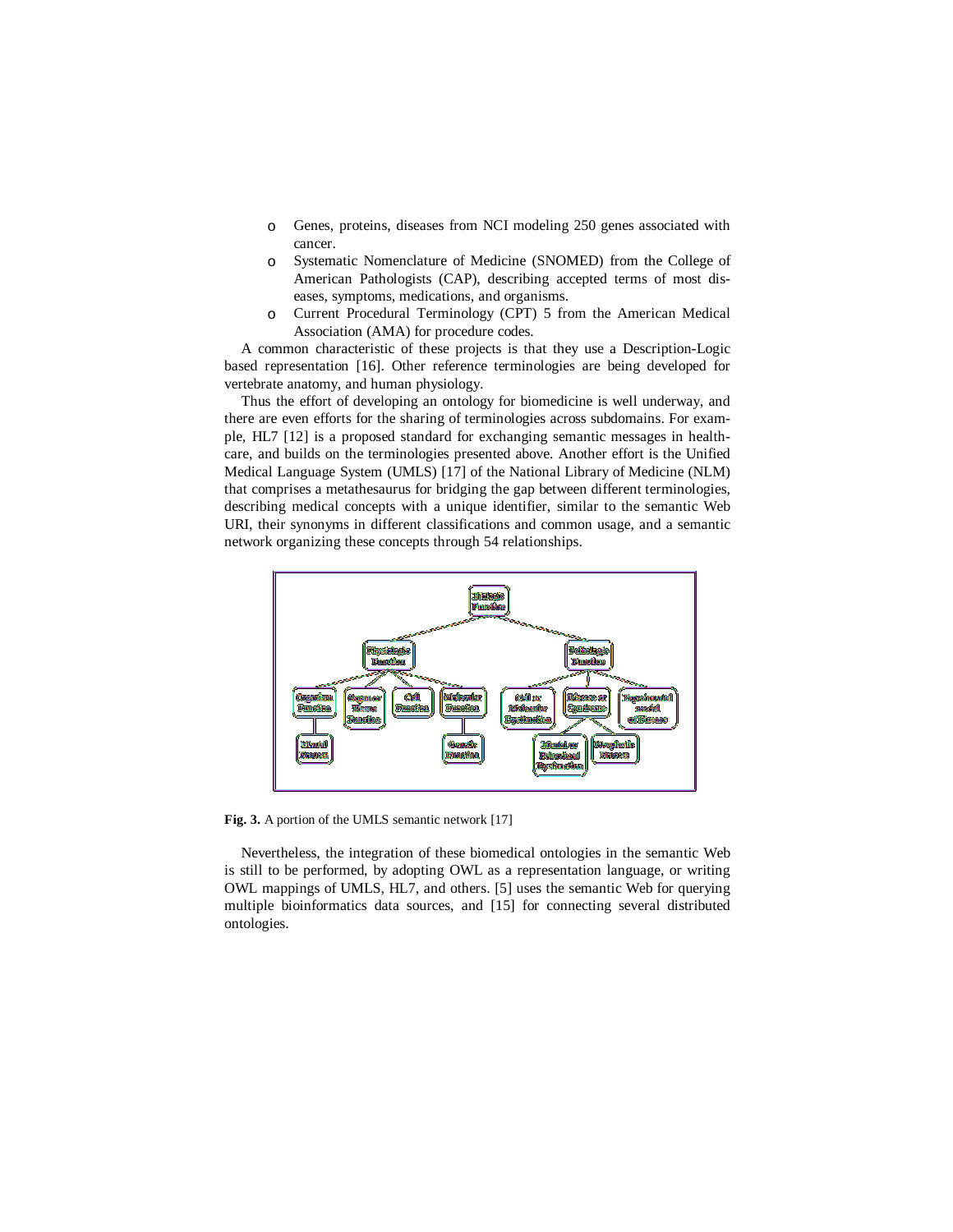# **4 Semantics and Case Based Reasoning in Biology and Medicine**

Case based reasoning systems in medicine generally do not comprise only patient cases. They resort to domain models at several steps of their reasoning process. These domain models are ontologies of a sub domain of medicine and/or biology. This section describes three such case based reasoning systems in biomedicine, focusing on their case representation, and ontologies. These systems have been successive implementations of the same concept of a case based reasoning system in biomedicine, and thus can be seen each as an improvement from the previous one.

#### **4.1 ALEXIA**

**Presentation.** ALEXIA[2] is case based problem solver. As usual case based systems, it uses an indexed memory of previously solved cases to propose a solving strategy for a new problem. However, since the application domain is the determination of a patient's hypertension etiology, the classical memory indexation architecture has been enriched with a meta-indexation level to estimate the most probable diagnosis by saturation of a causal physiopathological model. Moreover, the dependency relations expressed through the causal model provide a functional point of view that does objectivate the selection of the best analogous.

```
Mr. MARTIN :<br>INTAKE
INTAKE CLINICAL<br>length-AHT: 6 arterial-tensic
                              arterial-tension : (152 \t118)<br>pulse : 80
gender : male<br>resistance-AHT : present
resistance-AHT : present vascular-murmur : present 
                                      peripheral-pulse : present RIOLOGICALobserv-problem: absentasthenia : present creatininemia : 99<br>smoking : present kaliemia : 2.8
smoking : present kaliemia : 2.8<br>anti-AHT-treatment: present natremia : 145
anti-AHT-treatment: present
sport : absent bicarbonatemia : 31.0
```
**Fig. 4.** ALEXIA's case representation (partial)

**Case representation.** ALEXIA represents its cases along three dimensions: intake, clinical, and biological (Fig. 4). In addition, memorized cases also store theoretical model instantiations, which are the values induced by the qualitative physiopathological model, and experimental model instantiations, which are the values measured for the same deep nodes by lab tests.

**Ontology.** ALEXIA's ontology is a set of classes and rules associated with the classes in frames. It comprises 20 nodes representing the main hormones regulating arterial tension (Fig. 5), 20 signs and symptoms, 111 observations, 31 complementary exams, and 26 edges.

**Results.** ALEXIA was tested on 18 new cases selected by the clinician as a good test sample because it contained both 'easy' cases, and 'difficult' ones. The 'difficult' cases were the ones that failed either a bayesian network, or an expert system, both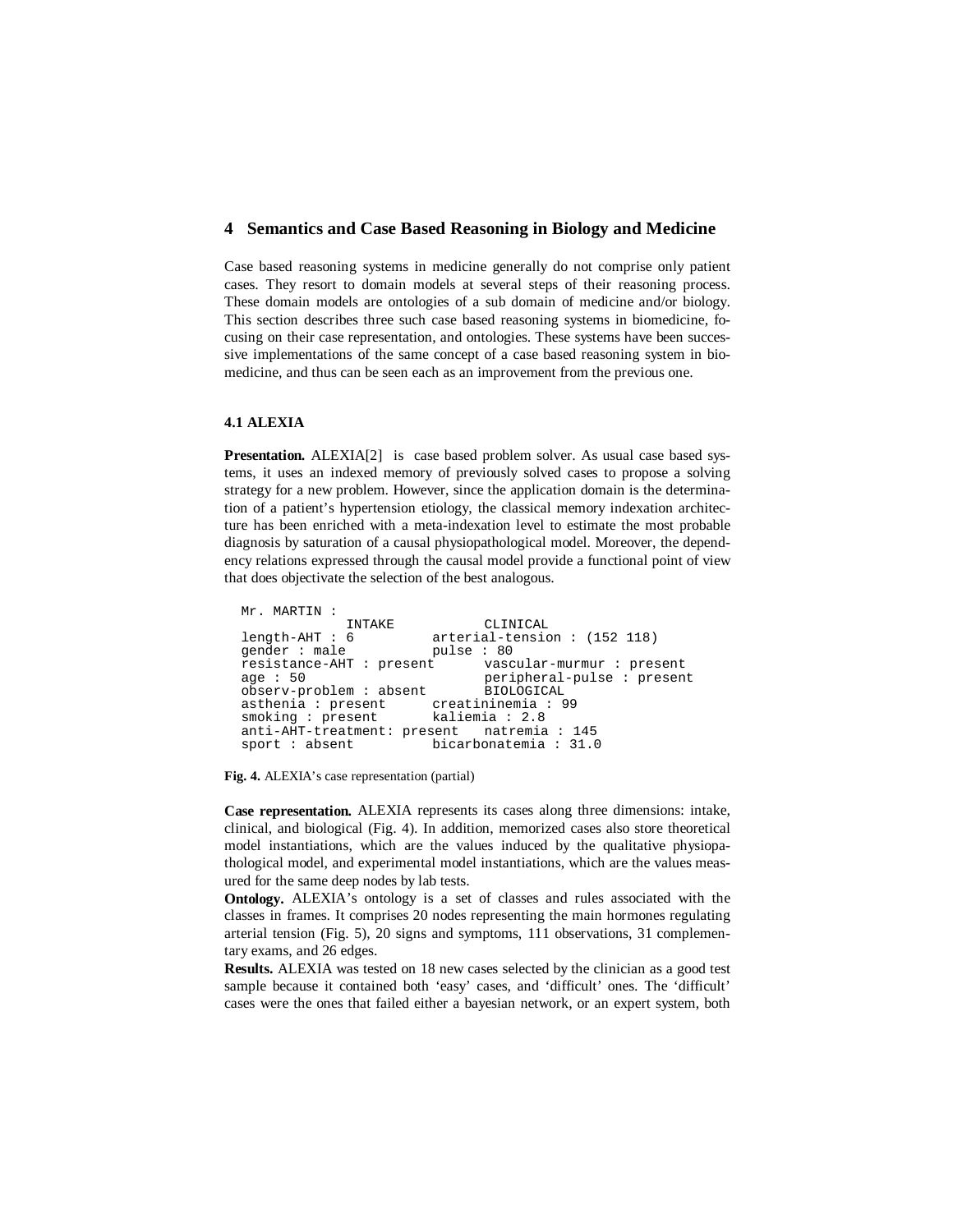tested on the same dataset. The original memory stored only 8 solved cases, equitably representing the three main etiologies: Conn adenoma, renal artery stenosis, and pheochromocytoma, as well as the etiology by default: essential AHT. ALEXIA solved satisfactorily all 18 cases, with a single iteration of its reasoning process, even for essential AHT. The exceptionally good results of the system were attributed to the combination of the knowledge-based approach of its physiopathological model, and the numeric approach of its case based reasoning.



**Fig. 5.** ALEXIA's causal physiopathological model

### **4.2 MNOMIA**

Presentation. MNAOMIA is a case based reasoning system providing assistance to clinical staff in psychiatry eating disorders for diagnosis, treatment, and research hypothesis recommendation [3]. Thus it is a system capable of adapting to different cognitive tasks, both analytical, such as diagnosis, and synthetic, such as research hypothesis recommendation. The memory model of the system comprises both an experimental and a theoretical memory, expressed in a unified knowledge representa-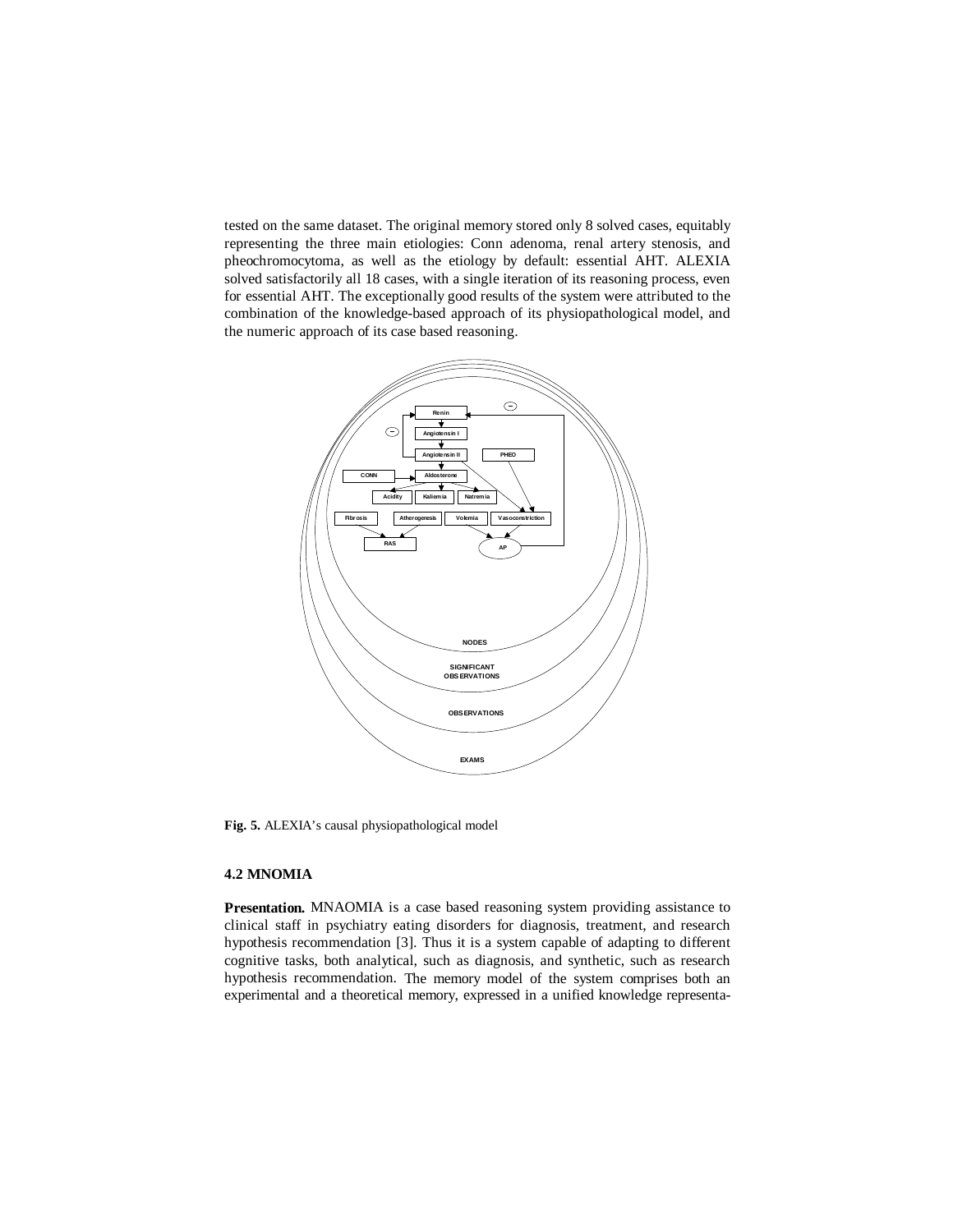tion language, and organization. The components of the memory are cases and concepts, in the experimental part, and prototypes and models, in the theoretical part. The reasoning supported by this memory model can be various, and takes advantage of all the components, whether experimental or theoretical. It is strongly constrained by some specialized models in theoretical memory, called the points of view.

**Case representation.** MNAOMIA represents its cases along several dimensions, namely general, behavioral, somatic, psychic, and biological (Fig. 6).



**Fig. 6.** Representation of a contextual patient's state in a patient's case

**Ontology.** MNAOMIA's ontology contains diagnostic category prototypes, as described in psychiatry nomenclature, normal subject prototypes, and average subject prototypes, a domain model about foods, and prototypical treatment plans. Other models are the points of view. Since the system can adapt to several cognitive tasks, its memories structures the information though several points of view, such as biological symptomatology point of view, or cognitive task point of view.

| Table 2. Description of the patients for diagnosis evaluation |  |  |  |  |
|---------------------------------------------------------------|--|--|--|--|
|---------------------------------------------------------------|--|--|--|--|

| Number |
|--------|
| 41     |
| 30     |
| 40     |
|        |
| 115    |
| 13     |
| 43     |
| 3      |
|        |

**Results.** MNAOMIA's performance was evaluated on diagnosis evaluation task. Results are given here for the diagnosis at patients' admission. The accuracy of the diagnosis has been compared with that of the clinical staff after several weeks of hospital care. Table 2 describes the patients' population, and Figure 7 shows the results for the first 60 cases processed. The diagnosis accuracy is about 80% for the first 30 cases,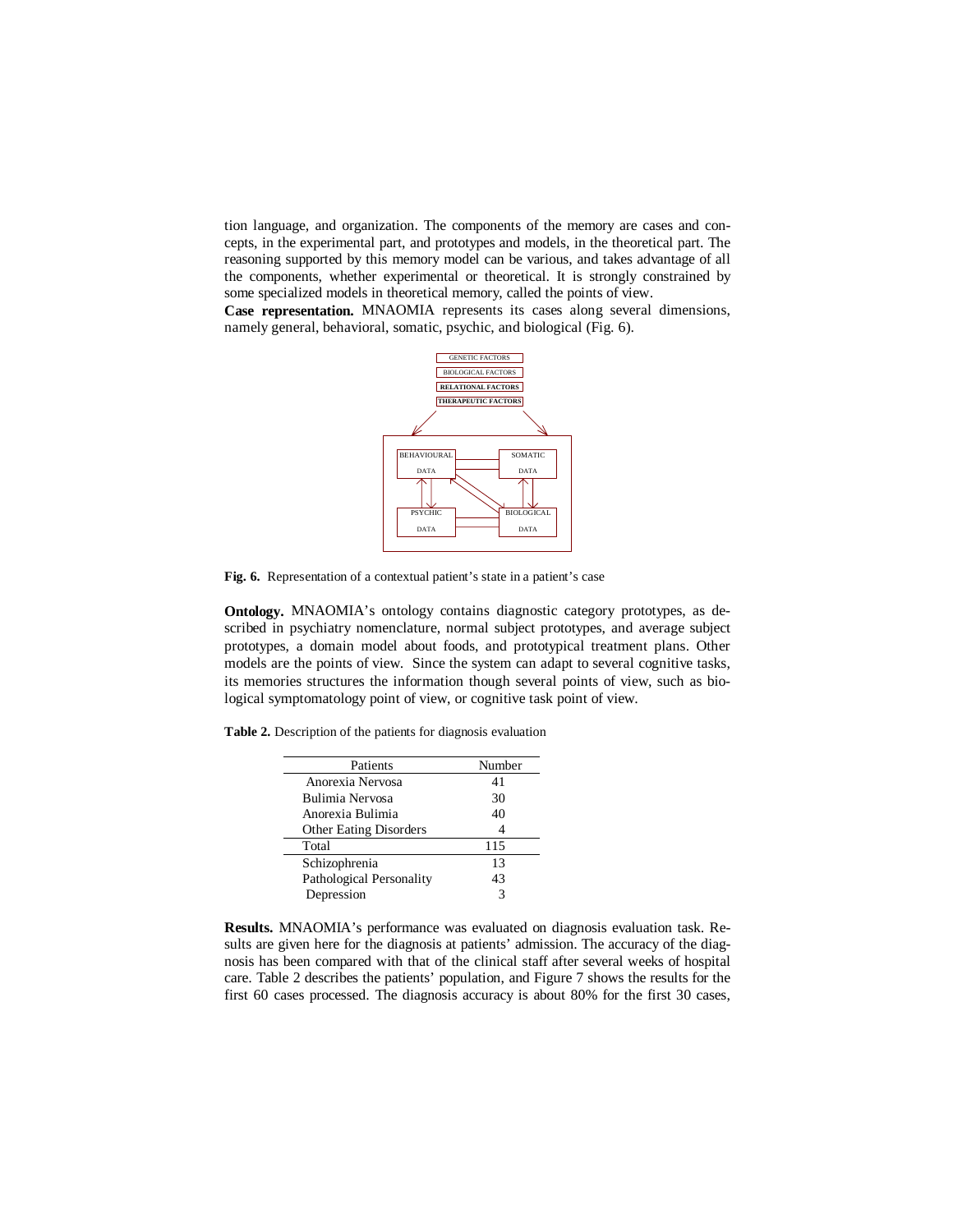and about 95% from the 30th case to the 115th. It is compared with the results of the same diagnosis process performed only with the data of the food questionnaires of the patients, for which no prototype is available. The results after the 30th case are about the same (93% accuracy), but are very different for the first 30 cases. The advantage of the prototypes in theoretical memory is here obvious at least at the beginning of the reasoning process. These results show that in this domain also, although being much less formalization prone than hypertension, an ontology modeling the domain through prototypes and models, even partial, is indeed advantageous for case based reasoning.



Fig. 7. Accuracy of diagnosis (each ascending line between two X-axis points is a diagnosis success, and each descending line a failure)

# **4.3 CARE PARTNER**

**Presentation.** CARE-PARTNER is a computerized decision-support system on the World-Wide Web (WWW) [4]. It is applied to the long-term follow-up (LTFU) of patients having undergone a stem-cell transplant (SCT) at the Fred Hutchinson Cancer Research Center (FHCRC) in Seattle, after their return in their home community. Home care providers use CARE-PARTNER to place contacts with LTFU on the Internet, and receive from the system decision-support advice in a timely manner for transplant patients follow-up. An essential characteristic of CARE-PARTNER is that it proposes to implement evidence-based medical practice by applying clinical guidelines developed by FHCRC for the care of their patients.

**Case representation.** CARE PARTNER cases are represented in an electronic medical patient record, along several dimensions, namely flowsheet, problems, contacts, demographics, pre transplant, day 80 workup, Graft Versus Host Disease (GVHD), medications, labs, reports, protocols, and risks.

**Ontology.** CARE-PARTNER resorts to a multimodal reasoning framework for the cooperation of case-based reasoning (CBR) and rule-based reasoning. The system's memory here also comprises both patient cases, and a theoretical memory, or ontology. The ontology of the system contains the description of 1109 diseases, 452 signs and symptoms, 1152 labs, 547 procedures, 2684 medications, and 460 sites expressed in SNOMED classification. Notable in this system are 91 prototypes, mainly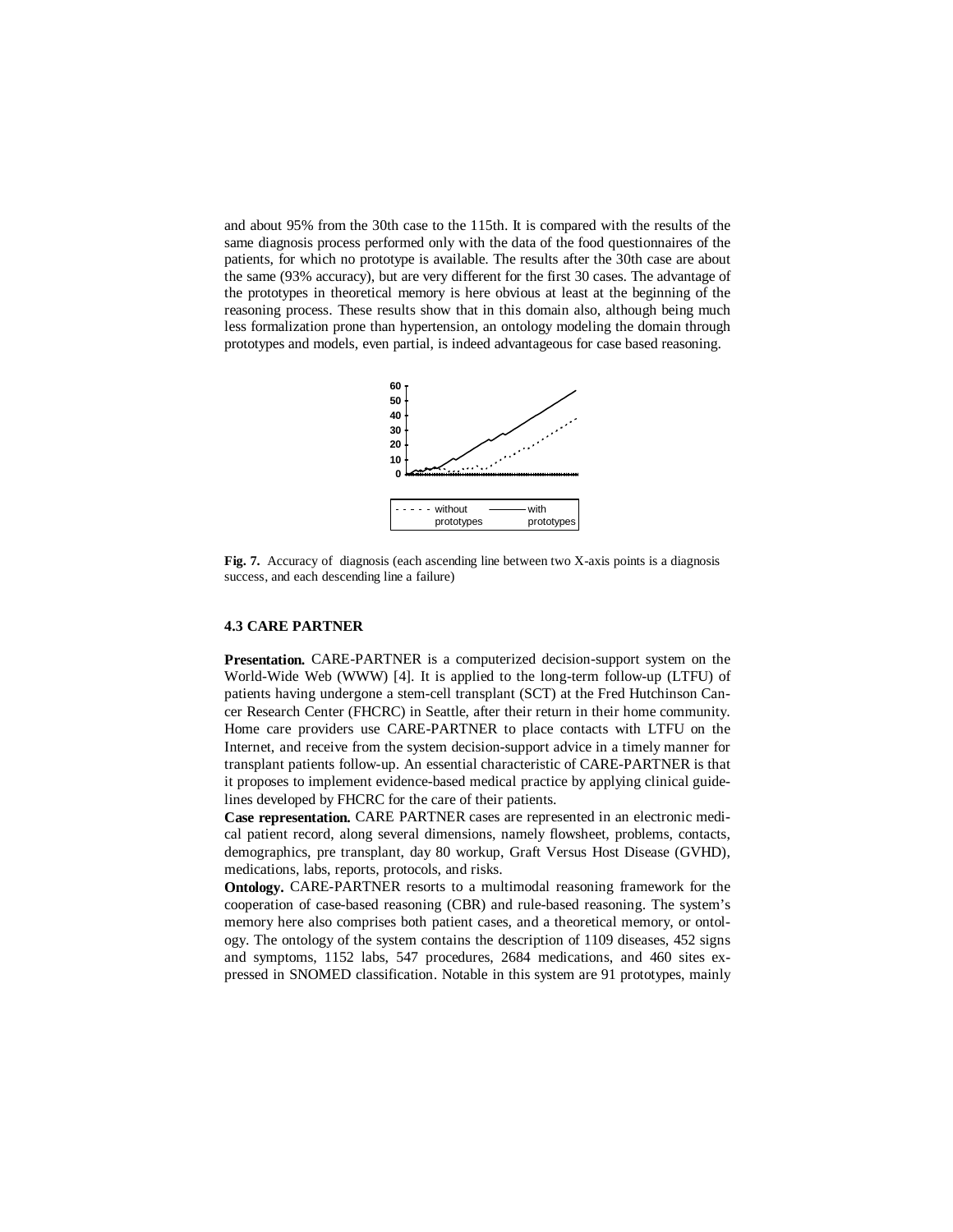associated with diagnostic categories, such as liver chronic GCHD (Fig. 8), and called clinical pathways.

**Results.** A sample evaluation of CARE-PARTNER decision-support performance has been performed by team statisticians, and is provided in Table 3. On 163 different clinical situations or cases, corresponding to contacts between the system and a clinician about three patients, the system was rated 82.2% as *Meets all standards*, and 12.3% as *Adequate*, for a total of 94.5% of results judged clinically acceptable by the medical experts. Table 1 also shows that the advice provided by the system covers most of the clinicians' tasks: labs and procedure results interpretation, diagnosis assessment plan, treatment plan, and pathways information retrieval. Pathways represent prototypical cases retrieved by the system, and correspond to diagnostic categories (see Fig. 8 for an example). Important in this system is the evolution of the competency of the system over time, reaching 98.6% *Meets all standards*/*Adequate* for patient 3 for all his 54 contacts.



**Fig. 8.** Example of a LiverChronicGVHD clinical pathway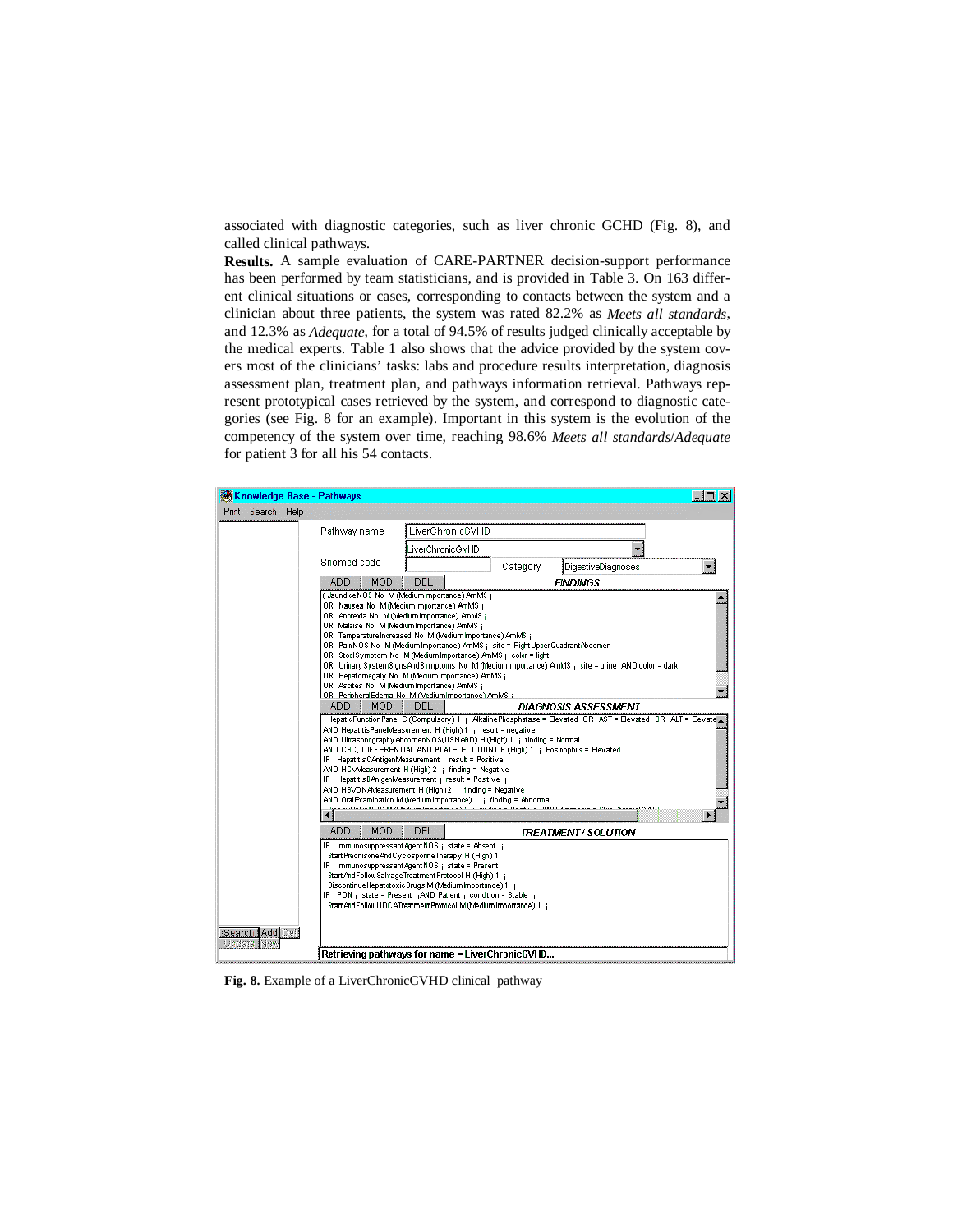#### **4.4 Semantics in Biomedical CBR**

All these systems show the importance of biomedical ontologies for interpretation of the data, thus proving the importance of a semantic approach in biomedical CBR applications. They also demonstrate the variety of knowledge to represent, mainly models, such as qualitative models, and prototypes to represent typical signs and symptoms, diagnostic evaluation plans, and treatment plans, associated with domain dependent diagnostic categories. Without these deep domain ontologies, these systems would not have been able to perform acceptable clinical assistance, and this finding is coherent with the improvement in the quality of care measured as a result of better, evidence-based formalization of medicine, fostering the development of the biomedical ontologies listed in the previous section.

|                         | <b>Applicable Cases</b> |                                       |                                       | <b>Commant Cass</b> |                             |          |                       |
|-------------------------|-------------------------|---------------------------------------|---------------------------------------|---------------------|-----------------------------|----------|-----------------------|
|                         | Nmber                   | <b>Percent</b><br>Agreement<br>Rating | Kapa<br>mefficient<br>бf<br>agreement | Nmber               | Failsto<br>met<br>standards | Adequate | Mets all<br>standards |
| <b>Labs</b>             | 57                      | 94.7                                  | .71                                   | 54                  | 37%                         | 37%      | 92.6%                 |
| <b>Procedures</b>       | $\boldsymbol{\pi}$      | 957                                   | .83                                   | 67                  | 8.9%                        | 30%      | <b>88.1%</b>          |
| Diagnosis               | 79                      | 861                                   | .74                                   | 68                  | 16.2%                       | 132%     | 70.6%                 |
| Treatment               | $\tau$                  | 92.2                                  | .81                                   | 71                  | 9.9%                        | 11.3%    | 78.8%                 |
| Pathways                | 53                      | 886                                   | .71                                   | 47                  | 8.5%                        | 85%      | 83.0%                 |
| Overall<br>Accreciation | 178                     | 91.6                                  | .77                                   | 163                 | 5.5%                        | 12.3%    | 82.2%                 |

**Table 3.** CARE-PARTNER evaluation Form Inter-Rater Agreement and Summary Ratings for Two Raters over Three Patients

# **5 Mémoire Framework**

Case based reasoning systems in medicine have so far been developed as standalone systems. With that regard, they have kept away from the efforts to share and connect biomedical information and knowledge bases. One of the main reasons is that cases are patient identifiable data. Legislation about patient data requires institutional agreement to access, use, and transmit such data, making it difficult to consider transmitting these case bases between institutions, except in the context of consortiums of institutions, of which many examples exist such as the VA, or for large-scale clinical trials. Non patient identifiable data are restricted just the same, because institution are protective of their data as their assets for research and funding purposes. Nevertheless, single institutions may want to connect distributed CBR systems developed in their institution, for example connecting the three CBR systems presented above, where a patient may combine diseases from hypertension domain, eating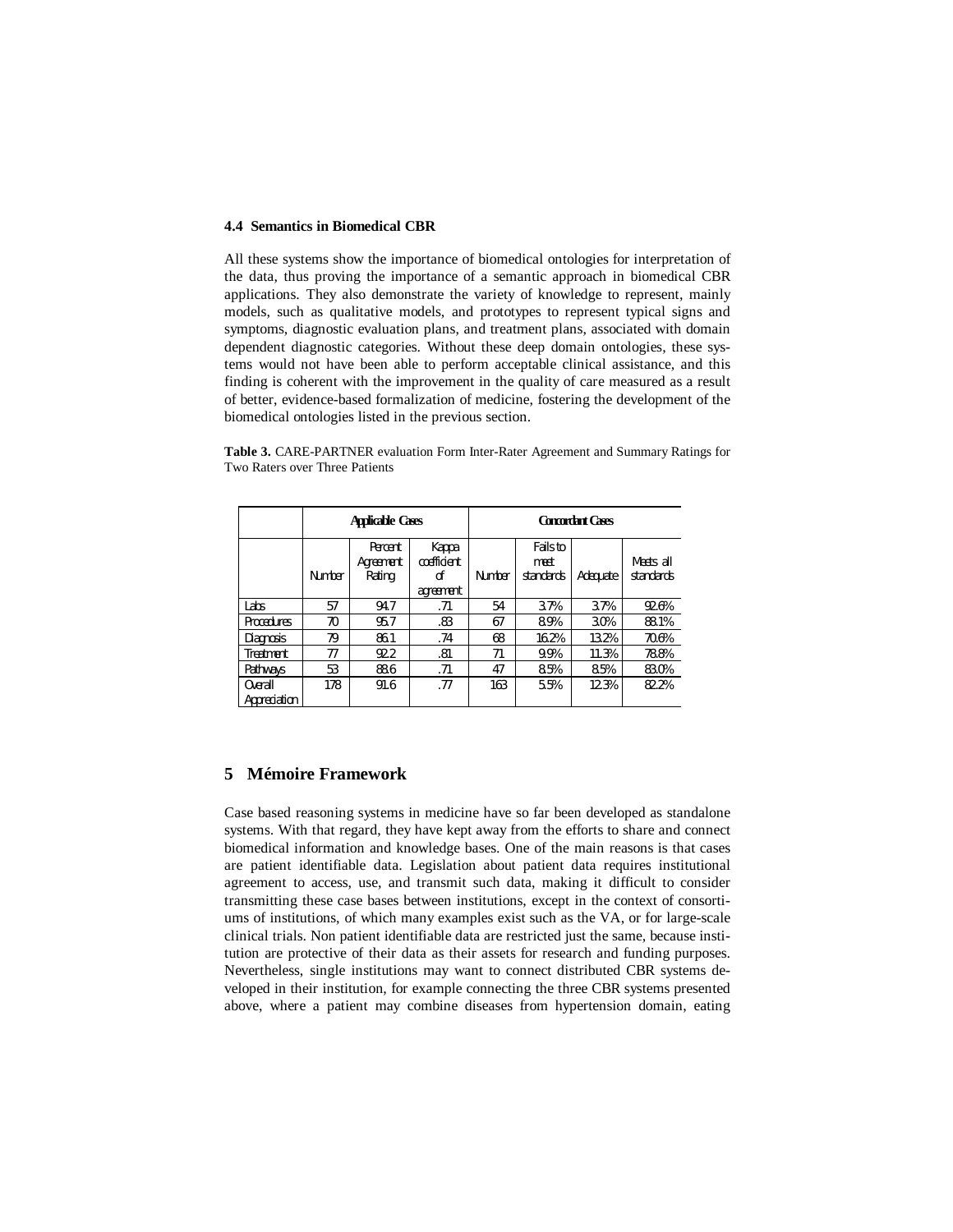disorders, and require stem cell transplantation, and a biomedical literature retrieval system through a terminology server. Also, it will be advantageous to develop CBR systems as Web services in the future, to receive patient input data from the Internet, securely, to process them against several CBR systems, combine with non-CBR systems, and give back a consolidated result from several sources. In this scenario, patients data would not have to be shared among institution, but only the system recommendations would be shared. Patients may want to query themselves these services, for alternate recommendations. Another reason would be to exchange CBR systems ontologies, as models and prototypes. Since prototypes are often processed as regular cases, then the problem of exchanging them will have to be solved in the same way as for real patient cases. In addition, advance in information assurance, such as trust agents, will even enable secure sharing of patient specific data [8, 16].

For all these reasons, the Mémoire project proposes a framework for the exchange of biomedical cases and related ontologies in the semantic Web, based on OWL ontology language. The choice of OWL, since it has been adopted as a recommendation by w3c, will provide a language format allowing for easy WWW integration, and is integrated in a common framework for connected applications on the WWW. Mémoire framework should also satisfy the following requirements [10]:

- (1) The language should allow for easy extensibility since knowledge can be added iteratively.
- (2) The language should be applicable to several biomedical domains.
- (3) The language should support distributed, physically remote, maintenance of ontologies and cases.
- (4) The language should allow for the representation of complex, nonhierarchical knowledge structures.
- (5) The language should allow to distinguish between generic (IS-A) and partitive (PART-OF) relations.

 OWL is a language providing a syntax and formal semantics that extend RDF, thus one way of writing an ontology in OWL is to code it in RDF/RDFS framework, which is what Mémoire has chosen to do because it is a generic representation language taking the intrinsic structuring capabilities of XML. In addition, OWL provides for three levels of semantic representation: OWL Lite, OWL DL, and OWL Full. OWL DL is both more expressive than Lite, and more strict than Full, such that it can be interpreted non-ambiguously.

OWL syntax defines the following elements:

- **Namespaces** indicate the vocabularies used, with their URIs, for example mem in Fig. 9 is defined inside in an opening  $\text{rdf}$ :RDF tag.
- **Ontologies** in owl:Ontology tags support the *annotations* associated with ontologies, such as comments, version control, and inclusion of other ontologies.
- **Data aggregation and privacy** is enabled by the presence of relationships such as  $ow1:sameAs$  that permit to automatically infer properties from one element as they relate to another one, or to extend a previously defined element, thus satisfying our criteria (1) and (3).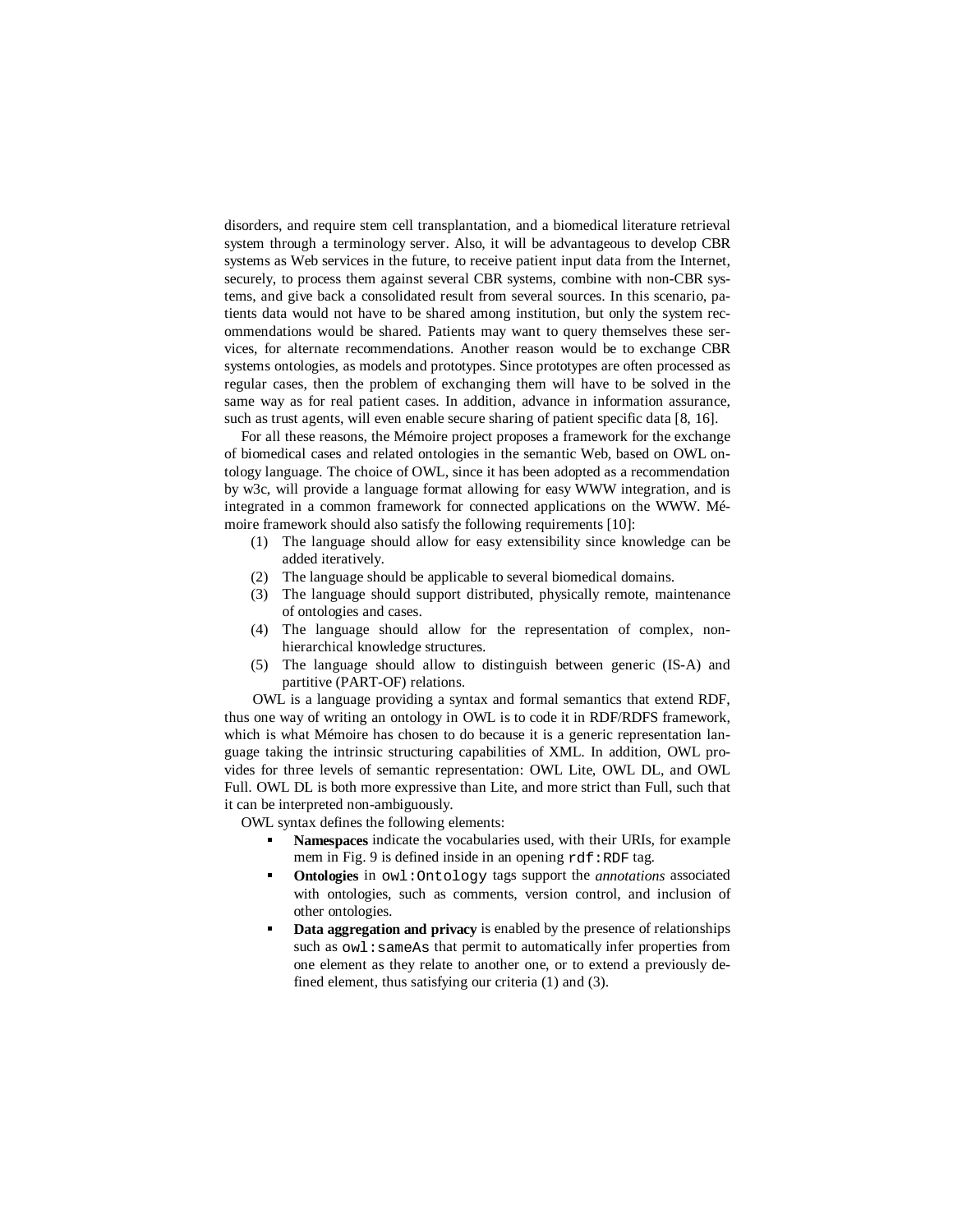**Classes, properties, instances of classes, relationships between classes and instances** permit to define such classes as Case, Prototype for our prototypical cases, and Model and Concept for our CBR in Biology and Medicine domain. These classes are subclasses of owl:Class, but some domain specific classes, such as mem:Food are already defined in owl as an ontology of foods has already been defined, so that many domain specific objects have been defined, such as owl:Pasta, owl:Dessert, and so forth. Still, Mémoire has defined most of the classes from the ontologies of ALEXIA, MNAOMIA, and CARE PARTNER defined above. Cases are represented as instances of owl:Case. We can specialize this class in the future to accommodate different case representations, although we have defined a case structure, using the part-of relationship for different domains (<owl:inverseOf rdf:resource="#isPartOf"/>). OWL has been found suitable to answer the requirements (2), (4), and (5) listed above.

```
 <?xml version="1.0"?> 
  <rdf:RDF 
  xmlns:owl = "http://www.w3.org/2002/07/owl#" 
  xmlns:rdf = "http://www.w3.org/1999/02/22-rdf-syntax-ns#" 
  xmlns:rdfs= "http://www.w3.org/2000/01/rdf-schema#"> 
  xmlns:mem= 
"http://semantic.insttech.washington.edu/memoire/owl#"> 
   <owl:Ontology rdf:about=""> 
     <rdfs:comment> 
       Case Based Reasoning in Biology and Medicine ontology 
     </rdfs:comment> 
   </owl:Ontology> 
   <owl:Class rdf:ID="Prototype" 
     <rdf:subClassOf rdf:resource="#Class" /> 
   </owl:Class> 
   <owl:Class rdf:ID="Case"> 
     <owl:subClassOf mem:resource="#Prototype" /> 
     <owl:disjointWith rdf:resource="#Concept" /> 
   </owl:Class> 
   <owl:Class rdf:ID="Model"> 
     <rdfs:subClassOf rdf:resource="#Class" /> 
   </owl:Class> 
   <owl:Class rdf:ID="Concept"> 
     <rdfs:subClassOf mem:resource="#Model" /> 
     <owl:disjointWith rdf:resource="#Case" /> 
   </owl:Class>
```
**Fig. 9.** Directed Labeled Graph representation of biomedical CBR domain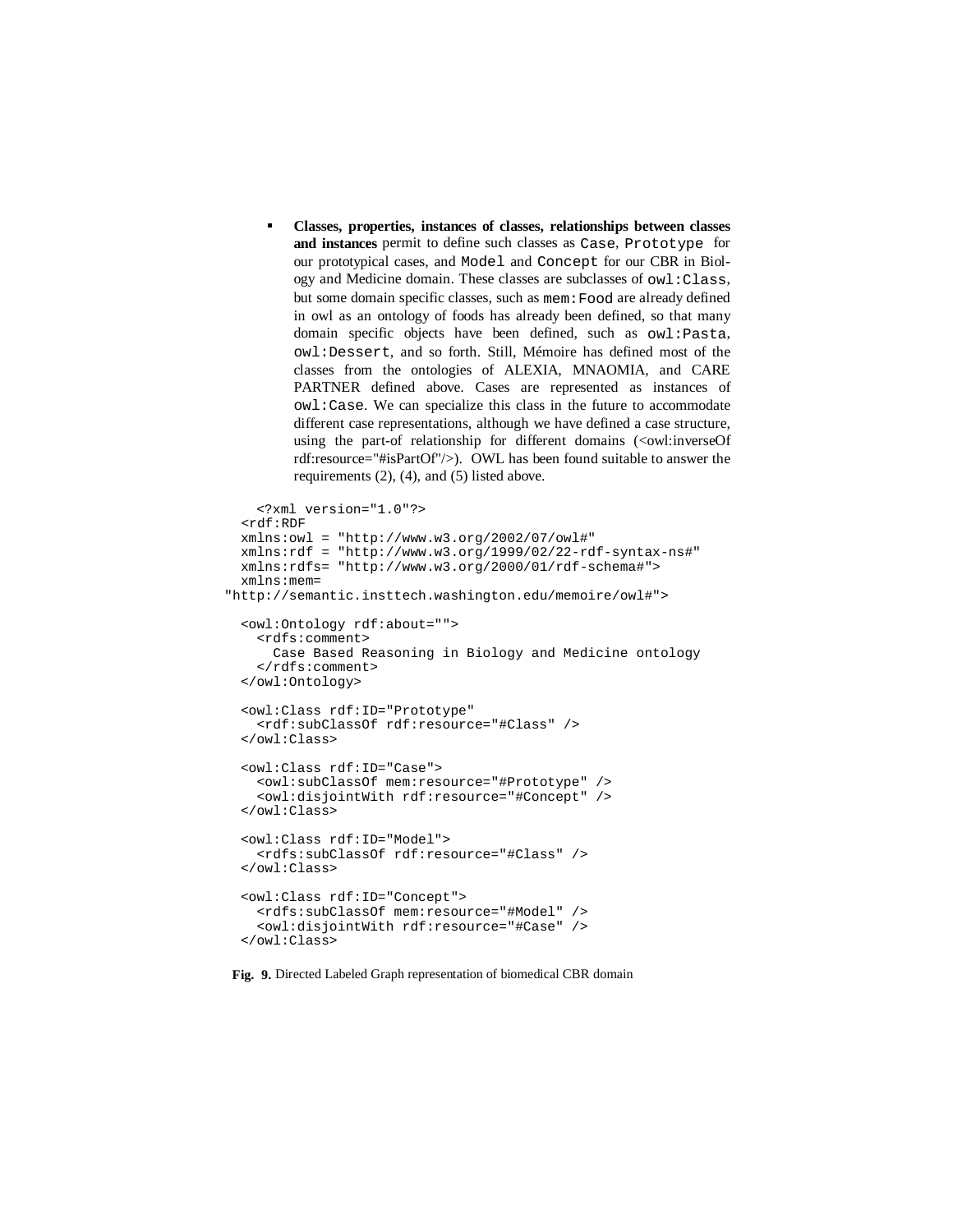One limitation found so far in both OWL DL and OWL Full is that they do not support rules explicitly. DAML has RuleML to representation propositional logic rules, and since OWL builds from DAML, it can certainly reuse this representation. This is why we have coded rules with RuleML in Mémoire. Several proposals have been set forth for OWL first order logic rules, and we will adapt our chosen representation to these once one becomes a standard. Mémoire can reuse OWL ontologies already defined in biology and medicine, in particular an ontology of change [16], since medical and biological classifications change constantly, or easily translate those that were defined in DAML.

OWL semantics defines in addition:

- **Axioms** are used to associate class and property identifiers with specifications being either partial or complete, or additional specifications such as restrictions. For instance, it is possible to define a class as a set of instances, which is interesting for CBR. These additional specifications are particularly pertinent in biomedical domains where ontologies provide standards about classes and their properties. Exmaples of property axioms are: Symmetric, Transitive, Functional, InverseFunctional, which were added for a biomedical application before OWL [10].
- **Facts** are used to represent instanciations of class, for instance real patient cases from the mem:Case class.

#### **8 Discussion**

Although the evaluation of the framework has been so far limited to ALEXIA, MANOMIA, and CARE-PARTNER, a next step in this research will be to refine Mémoire framework to represent cases and case bases from other CBR systems in biology and medicine. The success of this work will permit to leverage the development of CBR systems in biology and medicine. First of all, by the definition of a common representation language for CBR cases, it will become possible to develop Web services and agents to federate the CBR process across several domains of medicine, patients often presenting mixed sets of symptoms. This work will permit the reuse of CBR systems outside of their domain of development, and to give them the formalization required for interacting with non-CBR systems, so that the whole is more than the parts. It will also provide the basis for developing a CBR shell for rapid development of CBR systems in biology and medicine. Another advantage of having this formalized interchange format is to enable to seamlessly integrate case based reasoning and information retrieval in biology and medicine.

### **7 Conclusion**

The ability to exchange case bases and their ontologies will permit to link not only biomedical CBR systems with one another, but with other intelligent and informa-